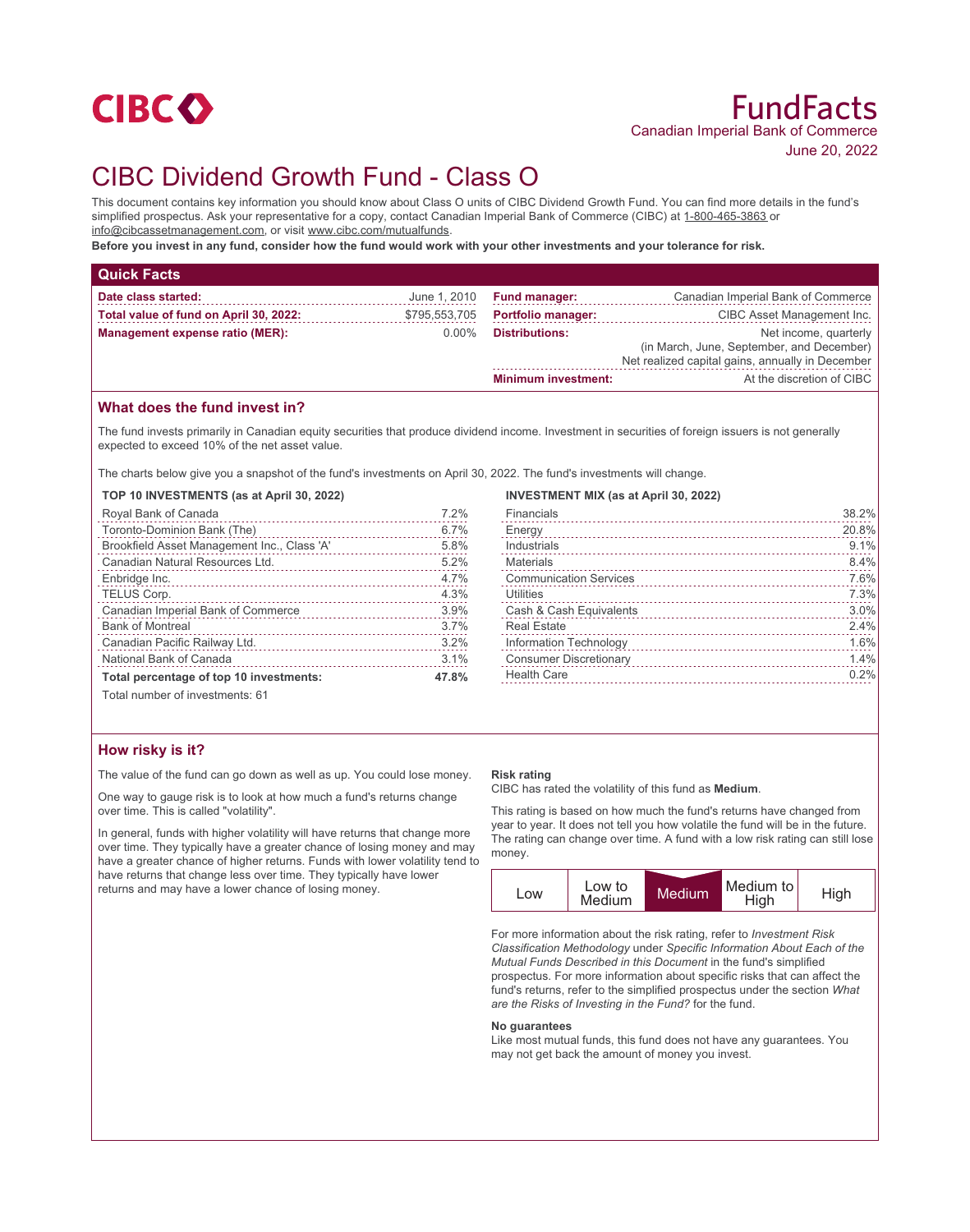## **FundFacts**

## **How has the fund performed?**

This section tells you how Class O units of the fund have performed over the past 10 years. Returns are after expenses have been deducted. These expenses reduce the fund's returns.

### **YEAR-BY-YEAR RETURNS**

This chart would generally show how Class O units of the fund performed in each of the past 10 calendar years. However, year-by-year returns for Class O units of the fund have not been presented for 2014 and 2015 because Class O units were not outstanding for a full calendar year in either of those periods. Class O units dropped in value in 1 of the 8 years shown. The range of returns and change from year to year can help you assess how risky the fund has been in the past. It does not tell you how the fund will perform in the future.



### **BEST AND WORST 3-MONTH RETURNS**

This table would generally show the best and worst return for Class O units of the fund in a 3-month period over the past 10 calendar years. However, the best and worst 3-month returns are only being presented for the years 2012 to 2013 and 2016 to 2021 since Class O units were not outstanding for a full calendar year in 2014 or 2015. The best and worst 3-month returns could be higher or lower in the future. Consider how much of a loss you could afford to take in a short period of time.

|                     | Return    | 3 months ending | If you invested \$1,000 at the beginning of the period |
|---------------------|-----------|-----------------|--------------------------------------------------------|
| <b>Best return</b>  | 13.1%     | June 30, 2020   | Your investment would rise to \$1,131                  |
| <b>Worst return</b> | $-21.0\%$ | March 31, 2020  | Your investment would drop to \$790                    |

### **AVERAGE RETURN**

The annual compound return of Class O units of the fund has not been presented because Class O units have not been outstanding continuously since inception.

| Who is this fund for?                                                                                                                                                                                             | A word about tax                                                                                                                                                                                                                                                                                     |  |
|-------------------------------------------------------------------------------------------------------------------------------------------------------------------------------------------------------------------|------------------------------------------------------------------------------------------------------------------------------------------------------------------------------------------------------------------------------------------------------------------------------------------------------|--|
| Investors who:<br>• are seeking more favourable tax treatment through a Canadian equity<br>fund, as dividends are taxed more favourably than interest income; and<br>• are investing for the medium to long term. | In general, you will have to pay income tax on any money you make on a<br>fund. How much you pay depends on the tax laws where you live and<br>whether or not you hold the fund in a registered plan such as a<br>Registered Retirement Savings Plan (RRSP) or a Tax-Free Savings<br>Account (TFSA). |  |
|                                                                                                                                                                                                                   | Keep in mind that if you hold your fund in a non-registered plan, fund<br>distributions are included in your taxable income, whether you receive<br>them in cash or have them reinvested.                                                                                                            |  |

## **How much does it cost?**

The following tables show the fees and expenses you could pay to buy, own, and sell Class O units of the fund. The fees and expenses - including any commissions - can vary among classes of a fund and among funds. Higher commissions can influence representatives to recommend one investment over another. Ask about other funds and investments that may be suitable for you at a lower cost.

## **1. SALES CHARGES**

There are no sales charges payable when you buy, switch, or sell Class O units of the fund.